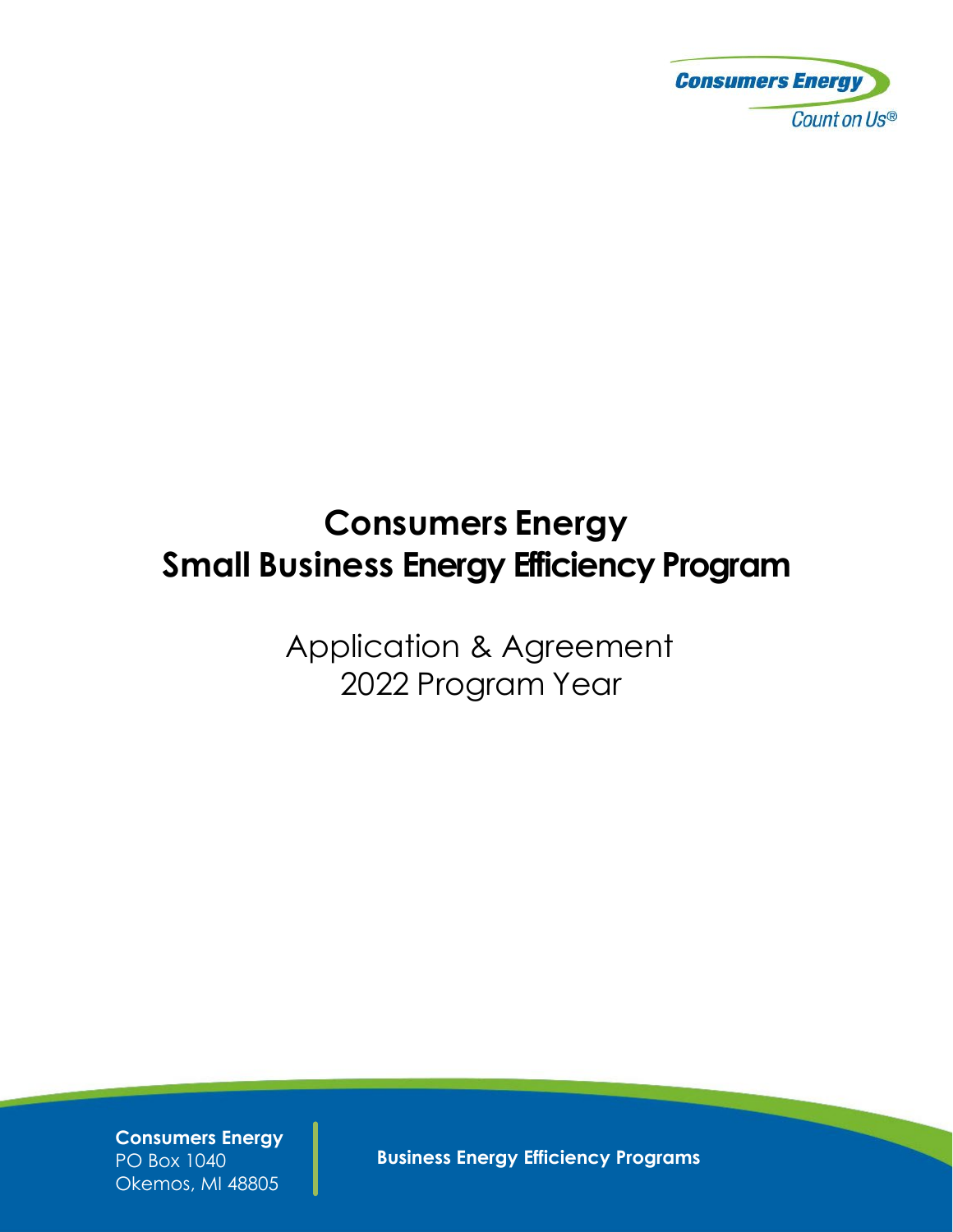

Dear Prospective Trade Ally:

The attached Energy Efficiency Application and Agreement is between DNV, and you, the Trade Ally. The agreement provides the terms and conditions for the Trade Ally to be authorized as a program-approved Trade Ally.

To become a Program-approved Trade Ally of the Small Business Energy Efficiency Program, the following steps must be taken:

- Complete and sign this "Trade Ally Application & Agreement" document
- Be an established contractor with references, required licenses, and W-9
- Attend a program training session of up to four (4) hours for at least one (1) person from Trade Ally's firm and complete on-site training with a Small Business Program Inspector or Energy Advisor within one month of becoming a Program-approved Trade Ally

The submission of this application does not in any way constitute an automatic approval. You may not begin marketing or installing energy efficiency measures until you have been approved.

Applicants shall complete all pages of this form and submit with any required documentation to: [ConsumersEnergySmallBusinessSolutions@cmsenergy.com.](mailto:ConsumersEnergySmallBusinessSolutions@cmsenergy.com) Please direct any questions or concerns to the Small Business Energy Efficiency Program team at 877-607-0737 or to the email address above. You should receive notification of your status within 14 calendar days after submitting this application and agreement.

Thank you for your interest in the Consumers Energy Small Business Energy Efficiency Program. We look forward to working with you.

Sincerely,

The Consumers Energy Small Business Energy Efficiency Program Team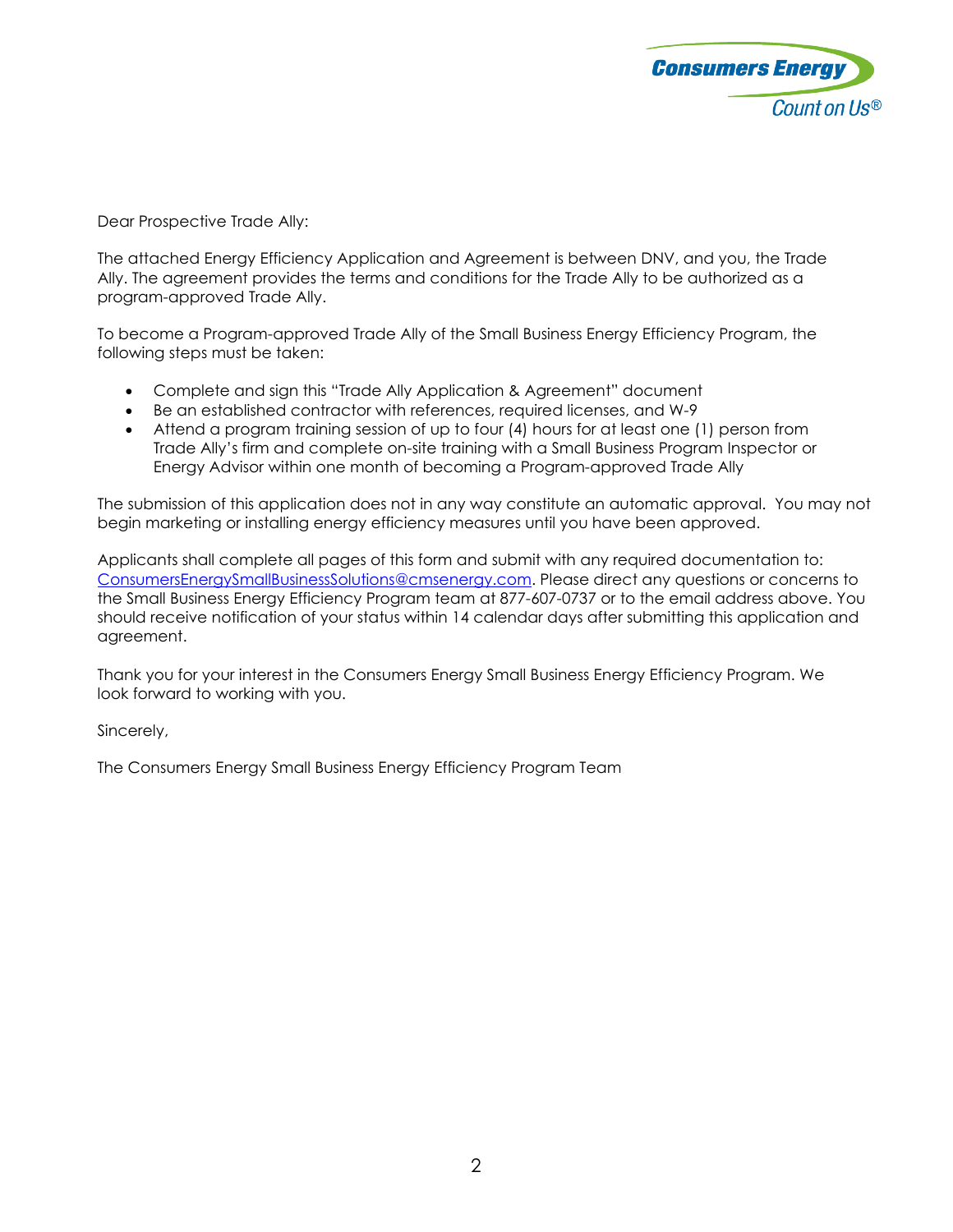

# **1. Purpose of Agreement**

This Agreement is between DNV Services, Inc., the program administrator of the Consumers Energy Small Business Energy Efficiency Program (hereinafter sometimes referred to as "DNV" or the "Small Business Energy Efficiency Program" or the "Small Business Energy Efficiency Team") and the Trade Ally listed on Page 2 of this Agreement ("Trade Ally"); (together, "the Parties"). This Agreement provides the terms and conditions for Trade Ally to be authorized as a Program-approved Trade Ally. Program-approved Trade Allies will receive incentive payments for qualifying energy efficiency projects directly from DNV. Programapproved Trade Allies will market, sell, install and provide warranties for eligible customers for these projects. This Agreement is effective when fully executed by both Parties.

# **2. Program Overview**

The Consumers Energy Small Business Energy Efficiency Program, funded by customers of Consumers Energy Company (hereinafter referred to as "Consumers Energy" and is a third-party beneficiary of this Agreement as provided for in section 36 herein) and approved by the Michigan Public Service Commission, is designed to maximize the implementation of comprehensive, cost- effective, energy efficient measures to eligible customers in the Consumers Energy service territory. The program has set high incentive levels that are capable of driving this market. (See Table 1 below for incentive levels). This translates into short payback periods and low measure installation costs for customers. Trade Allies also benefit from these higher incentive levels because the program effectively sells itself, allowing Trade Allies to minimize marketing efforts and focus on working directly with participating customers.

Incentives for the installation of approved measures are paid directly to Trade Allies. The program works closely with Trade Allies to provide customers with on-site facility assessments and financial incentives for refrigeration measures, lighting upgrades, and lighting control upgrades.

| <b>Measure Type</b> | <u>ennem seemiose sinorgy sinoronicy in ogrammini</u><br><b>Measure Name</b> | Incentive (\$/unit)*<br>*Capped at cost* |
|---------------------|------------------------------------------------------------------------------|------------------------------------------|
| Electric            | <b>Exterior Lighting</b>                                                     | \$0.17 /kWh                              |
| Electric            | Interior Lighting                                                            | \$0.17/kWh                               |
| Electric            | LED Screw-in                                                                 | \$0.10/kWh                               |
| Electric            | Other Electric (Custom)                                                      | \$0.15/kWh                               |
| Electric            | Lighting - Occupancy Sensors                                                 | \$0.20/connected watt                    |
| Electric            | Anti-sweat heater controls                                                   | \$105.00/door                            |
| Electric            | <b>ECM Case Motor</b>                                                        | \$170.00/door                            |
| Electric            | <b>ECM Walk-in Cooler and Freezer Motor</b>                                  | \$275.00/motor                           |
| Electric            | LED Lighting for Refrigeration Cases                                         | \$14.00/nominal foot                     |
| Electric            | Evaporator Fan Motor Controls on ECM motors                                  | \$75.00/unit                             |
| Electric            | Occupancy Sensors for LED Refrigerator                                       | \$25.00/door                             |
| Electric            | Strip Curtains (40 Degrees)                                                  | \$12.00/square foot                      |
| Electric            | Strip Curtains (0 Degrees)                                                   | \$30.00/square foot                      |
| Electric            | Wireless GREM Material Only (EO)                                             | \$150.00/room                            |
| Combo               | Wireless GREM Material Only (EG)                                             | \$150.00/room                            |

#### **Table 1 - Small Business Energy Efficiency Program Incentives**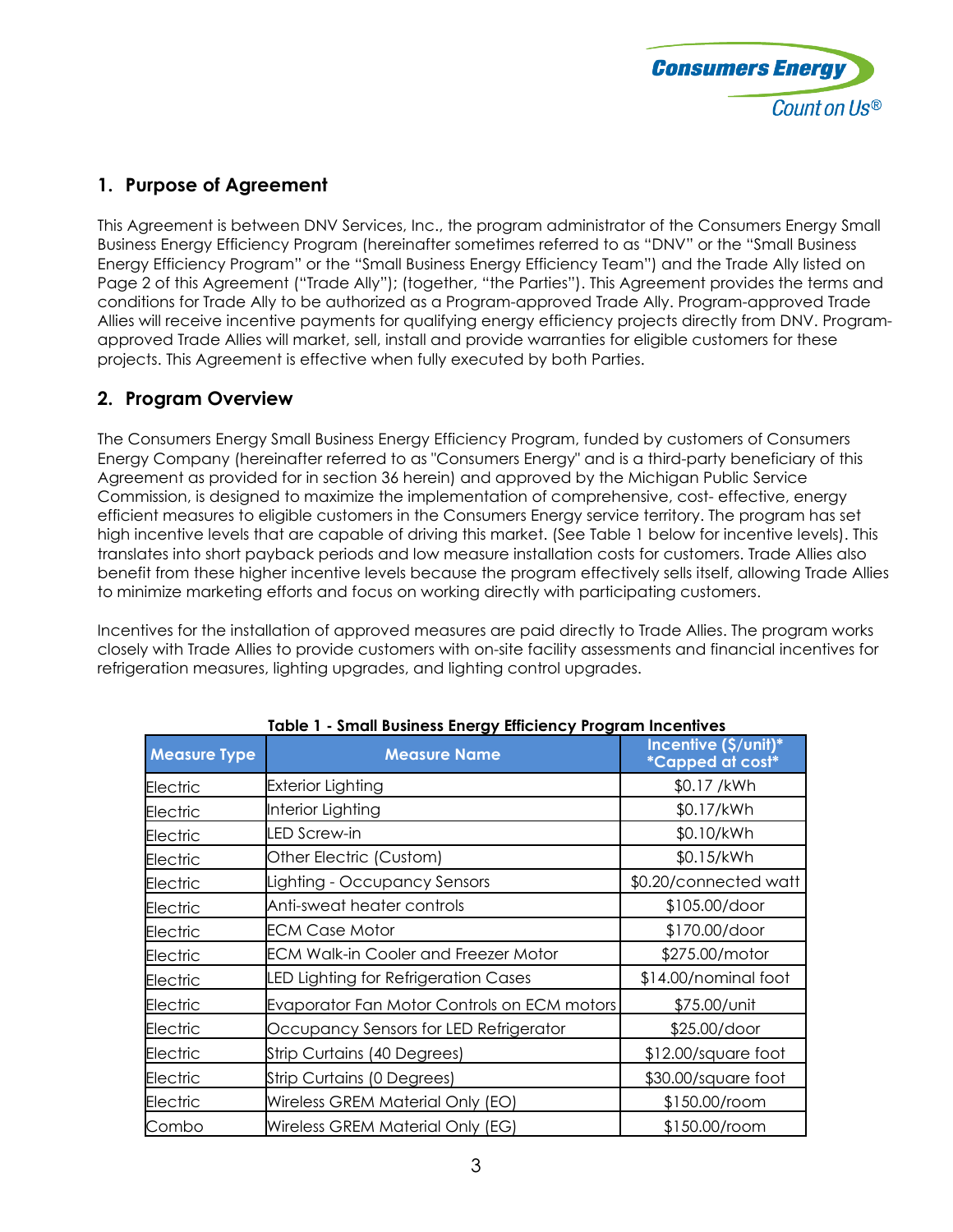

# **3. Eligibility**

In order to receive an incentive, facilities must be served by Consumers Energy. Projects must result in an improvement in energy efficiency. The Small Business Energy Efficiency Program is available to all Consumers Energy business customers with annual energy use at or below 750,000 kilowatt-hours (kWh), based on the previous 12 months of billing history. Equipment must meet the specifications as explained in the Small Business Energy Efficiency Program Policies and Procedures manual. The business customer may be required to refund some or all of the incentive if the measures do not remain (or were not) installed for a period of five (5) years or the end of the product life, whichever is less.

# **4. Program Dates**

The 2022 Small Business Energy Efficiency Program will be open for eligible customers starting January 1, 2022. Available funds for this program are limited, and it is possible that all funds will be committed before the end date. All projects must be installed and the Project Completion Form, which indicates that the work is complete, submitted on or before December 31, 2022 to be eligible for 2022 incentives.

#### **5. Responsibilities**

#### **As the program administrator, DNV's responsibilities in the Small Business Energy Efficiency Program include, but are not limited to:**

- a) Program design and administration,
- b) Program marketing,
- c) Development and administration of the proposal generation software,
- d) Approval of all project proposals,
- e) Conducting both pre- and post-installation inspections, and
- f) Payment of incentive to Program-approved Trade Allies.

#### **The Small Business Energy Efficiency Program-approved Trade Ally's responsibilities in the Small Business Energy Efficiency Program include, but are not limited to:**

- a) Active, accurate and timely participation in the program,
- b) Attending required training,
- c) Verbally explain to customer scope of retrofit work, customer co-pay requirements,
- d) Customer marketing, sales and project development,
- e) Use of the proposal generation software to create, expedite and streamline projects,
- f) Submit approved project proposals signed by participating businesses
- g) Material procurement and installation. All equipment must meet the standard requirements and specifications in the Small Business Energy Efficiency Program Policies and Procedures manual,
- h) Hazardous waste removal and disposal, removal and disposal of equipment and materials retrofitted or replaced as part of the project, even if the customer requests to keep it,
- i) Providing and honoring required warranties,
- j) Resolving customer complaints or failed inspection items within 14 calendar days,
- k) Submitting required forms and documentation (including but not limited to material invoices and specification sheets),
- l) Obtaining appropriate permits in accordance with state and local laws and
- m) Collection of residual payment from the participating business.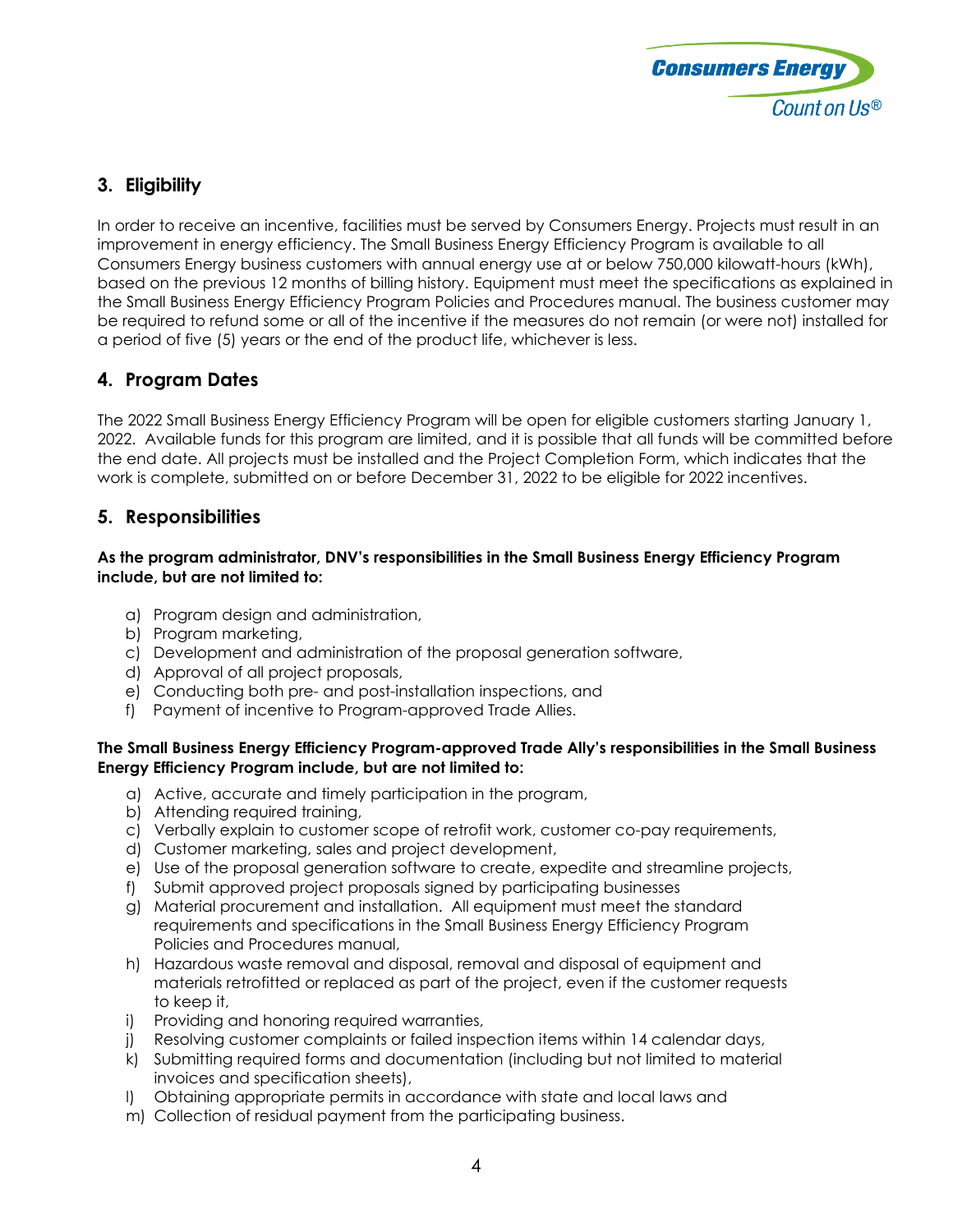

# **6. Required Licenses and W-9**

Trade Ally warrants and represents that it is a licensed contractor in Michigan, as appropriate for services performed. Trade Ally must also have current licenses to perform the specific services they will provide as required by the state of Michigan and applicable local ordinances. Trade Ally agrees to notify the Small Business Energy Efficiency Program team of any changes to license(s) that would affect work performed under this program. Trade Ally must provide a W-9 with the Tax-ID assigned to the business name on application.

# **7. Permit Requirements**

Trade Ally agrees to obtain the appropriate permits for any electrical work unless the total cost of the work is less than \$100 in accordance with the requirements of the state of Michigan. For more information regarding permit requirements visit [www.michigan.gov/lara.](http://www.michigan.gov/lara.) DNV reserves the right to request any copies of such permits at its sole discretion.

# **8. Program Warranties**

Trade Ally will honor the following warranties for work performed in the Small Business Energy Efficiency Program:

Two (2) years labor and manufacturer's warranty on equipment installed as follows:

- 1 year Refrigeration measures
- 1 year Occupancy sensors and photocells
- 1 year HVAC controls
- 3 years Guest Room Energy Management
- 5 years Electronic ballasts
- 5 years LEDs and induction
- 10 years Reflectors

#### **9. Hazardous Waste Materials**

All materials removed must be permanently taken out of service and disposed of in accordance with local codes and ordinances. Trade Ally shall assume full responsibility for the correct disposal of all ballast, fluorescent tubes, and other hazardous waste material in compliance with the laws and regulations of the state of Michigan and the prevailing local jurisdiction. Trade Ally is responsible for being aware of any applicable codes or ordinances. Information about hazardous waste disposal requirements for the State of Michigan can be found at [http://www.michigan.gov/deq/.](http://www.michigan.gov/deq/) Trade Ally shall provide the Small Business Energy Efficiency Program Team with full documentation of all hazardous waste material disposals upon request.

#### **10. Authorized Work**

The Trade Ally is only authorized to perform the work as described on the project Participation Agreement (PA) and/or Change Order (CO), whichever is most current. It is the Trade Ally's responsibility to ensure that the CO is consistent with the PA signed by the participating business and to confirm any changes that may have resulted from the pre-inspection. The PA and/or the CO obligate the Small Business Energy Efficiency Program to pay the incentive to the Trade Ally, provided that the work has been completed in accordance with the PA and/or CO and the terms of this Agreement. The PA obligates the participating business to pay the Trade Ally for the residual amount of the project costs not covered by the incentive, as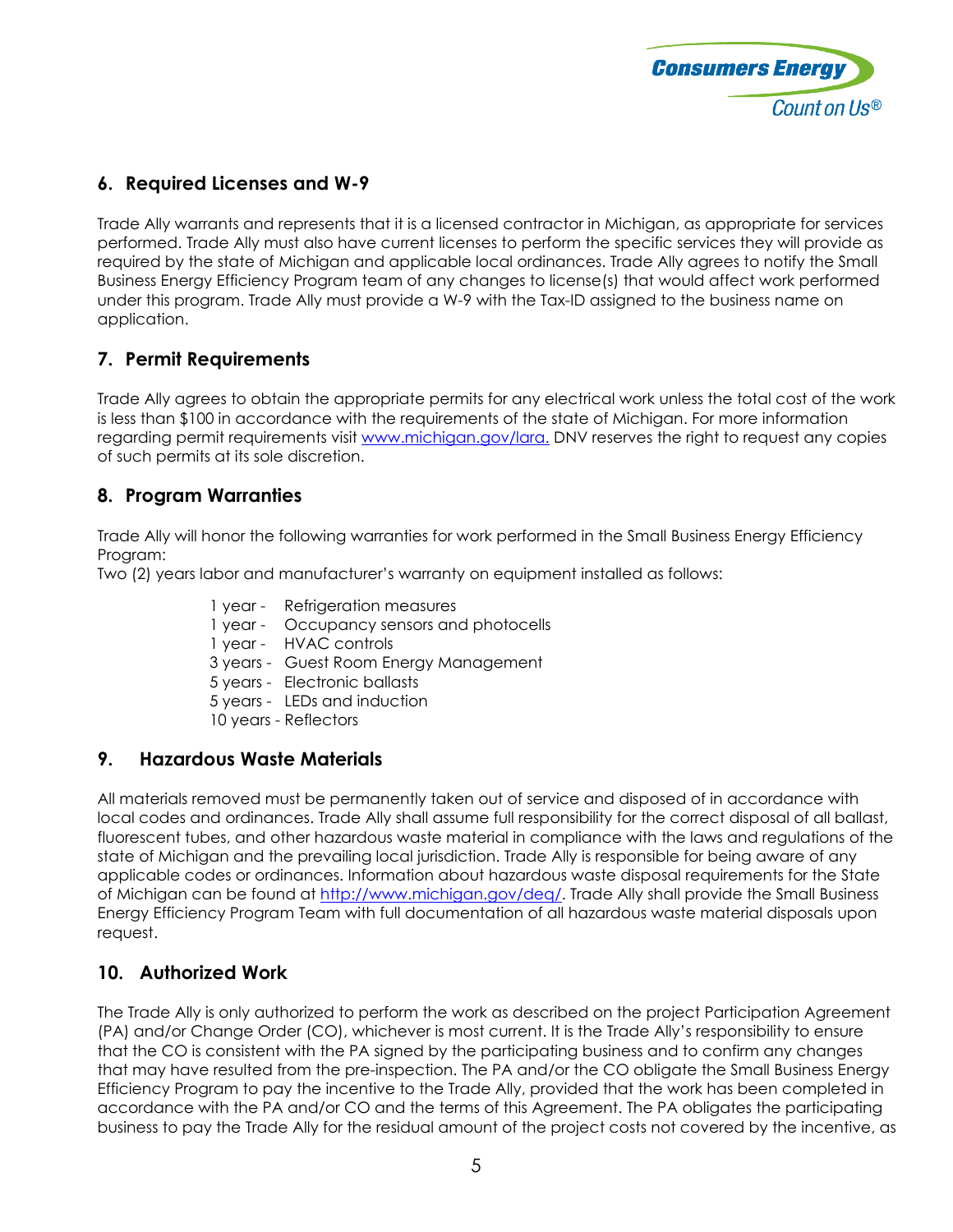

noted on the payment notification form.

# **11. Proprietary or Confidential Information or Data**

During performing services in this program, the Parties may gain knowledge of information or data of a proprietary or confidential nature belonging to Consumers Energy, DNV, or the customers served by the Small Business Energy Efficiency Program. All Parties acknowledge and agree to neither divulge nor disclose any such information to any third party (or parties) without the express written consent of DNV, Consumers Energy, and the Trade Ally, nor to allow such information to be divulged or disclosed.

The Trade Ally agrees to strictly adhere to the Product Use Guidelines outlined in the Preferred Trade Ally Marketing Kit. Trade Ally agrees to not use the names, identifying characteristics, logo, service mark or trademark of Consumers Energy, DNV and/or the Small Business Energy Efficiency Program for published project reports, advertising, sales promotion or other publicity outside of the terms outlined in the Business energy Efficiency Programs Preferred Trade Ally Marketing Kit.

#### **12. Program Rules**

The Small Business Energy Efficiency Program will establish and enforce program rules such as, but not limited to, minimum equipment standards, installation standards, disclosure requirements and documentation requirements. A copy of these written rules (Program Policies and Procedures) will be given to each program approved Trade Ally and are available for download on the Trade Ally portal at CEtradeally.com. All rules must be followed in order to receive incentive payments. The Small Business Energy Efficiency Program reserves the right to modify these rules as necessary. Program rules in place at the time that Trade Ally signs a Participation Agreement and/or Change Order, whichever is more current, will apply to that specific project.

# **13. Program Training**

The Trade Ally agrees to participate in a program training session of up to four hours for at least one person from the Trade Ally's firm. This person must be the individual that will be developing, approving, and signing the project Participation Agreements. The Trade Ally must then abide by the specified implementation requirements while performing work on a project. On-site training is helpful for new Program-approved Trade Allies, as they become comfortable with the correct manner in which to perform site assessments. The Trade Ally agrees to complete on-site training with a Small Business Energy Efficiency Program inspector or energy advisor within one month of being approved. This training will involve accompanying the Trade Ally to a minimum of one customer site to demonstrate how a proper assessment is performed and translated into a project application. This training will help to minimize discrepancies between the Project Application and the inspector's findings, thus moving the project along in the process more quickly.

# **14. Inspections**

The Small Business Energy Efficiency Program reserves the right to inspect all projects to verify compliance with the program rules and verify the accuracy of project documentation. This may include preinstallation and/or post- installation inspections, detailed lighting layout descriptions, metering, data collection, and interviews. All lighting projects are expected to comply with the Illuminating Engineering Society of North America (IESNA) recommended lighting levels and/or the local code(s).

# **15. Termination of this Agreement**

DNV may terminate this Agreement at any time upon written notification to the Trade Ally. The Trade Ally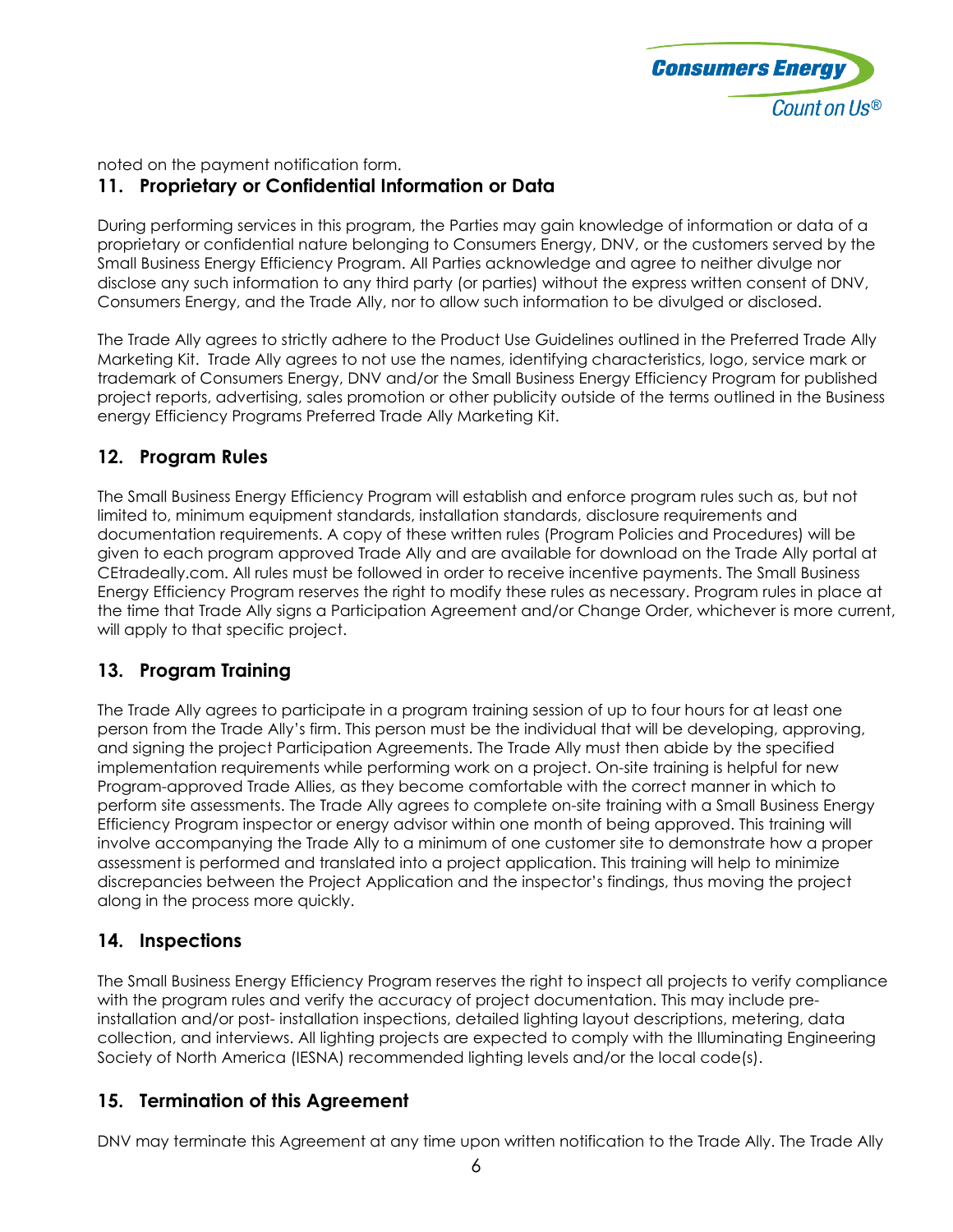

may be allowed to complete projects previously begun, provided the Trade Ally is in possession of a signed Participation Agreement and/or a Change Order. The Trade Ally will be paid an incentive for work completed as long as applicable Program rules are followed.

#### **16. Professional Standards**

Trade Ally shall perform its services with care, skill and diligence in accordance with the applicable professional standards currently recognized by such profession, and shall be responsible for the professional quality, technical accuracy, completeness and coordination of all reports, designs, plans, information, specifications, and other items and services furnished under this Agreement.

#### **17. Laws, Ordinances, Codes and Regulations**

The Trade Ally shall comply with all applicable federal, state, and municipal laws, ordinances, codes, acts, statutes, rules order and regulations in performing services.

#### **18. Safety and Work Practices**

The Trade Ally shall ensure that all work is performed in compliance with reasonable safety and work practices and applicable federal, state, and local laws, rules and regulations, including but not limited to Occupational Safety and Health Standards promulgated by the U.S. Secretary of Labor and the Michigan Occupational Safety and Health Administration.

#### **19. Incentive Payment**

Payment of incentives is strictly subject to completion and verification of work in accordance with the Small Business Energy Efficiency Program rules and the Participation Agreement and/or the Change Order, whichever is most current. The Small Business Energy Efficiency Program Team may conduct a post inspection of all completed projects. If the Small Business Energy Efficiency Program Team finds sufficient discrepancies between the work performed and the Participation Agreement or Change Order, the Trade Ally will have 14 calendar days from the time of notification to correct the discrepancy in a manner acceptable to the Small Business Energy Efficiency Program Team. DNV reserves the right to disapprove and reduce the incentive payment if the program rules are not followed or if work completed by the Trade Ally is materially different than what was contained on the Participation Agreement and/or the Change Order, whichever is most current.

#### **20. Liability**

The Trade Ally shall defend, indemnify and hold DNV and Consumers Energy, its officers and directors, and employees harmless from and against any and all claims, demands, causes of action, suits and other litigation and related damages, losses and expenses, violation of any laws, or failure to maintain any licenses or permits, including but not limited to attorney's fees arising out of or resulting from the services performed or failed to be performed by the Trade Ally or anyone for whose acts the Trade Ally may be liable.

The Trade Ally shall reimburse DNV and/or Consumers Energy for all expenses, including but not limited to attorney's fees, paid or otherwise incurred to in interest, of and from any and all debts, demands, actions, causes of action, suits, accounts, and covenants to enforce the provisions of this paragraph if either Trade Ally's or Trade Ally's insurer refuses to so defend, indemnify or hold DNV and/or Consumers Energy harmless as provided above. The Trade Ally hereby unconditionally and irrevocably releases and forever discharges, to the fullest extent permitted by applicable law, DNV and Consumers Energy, its officers,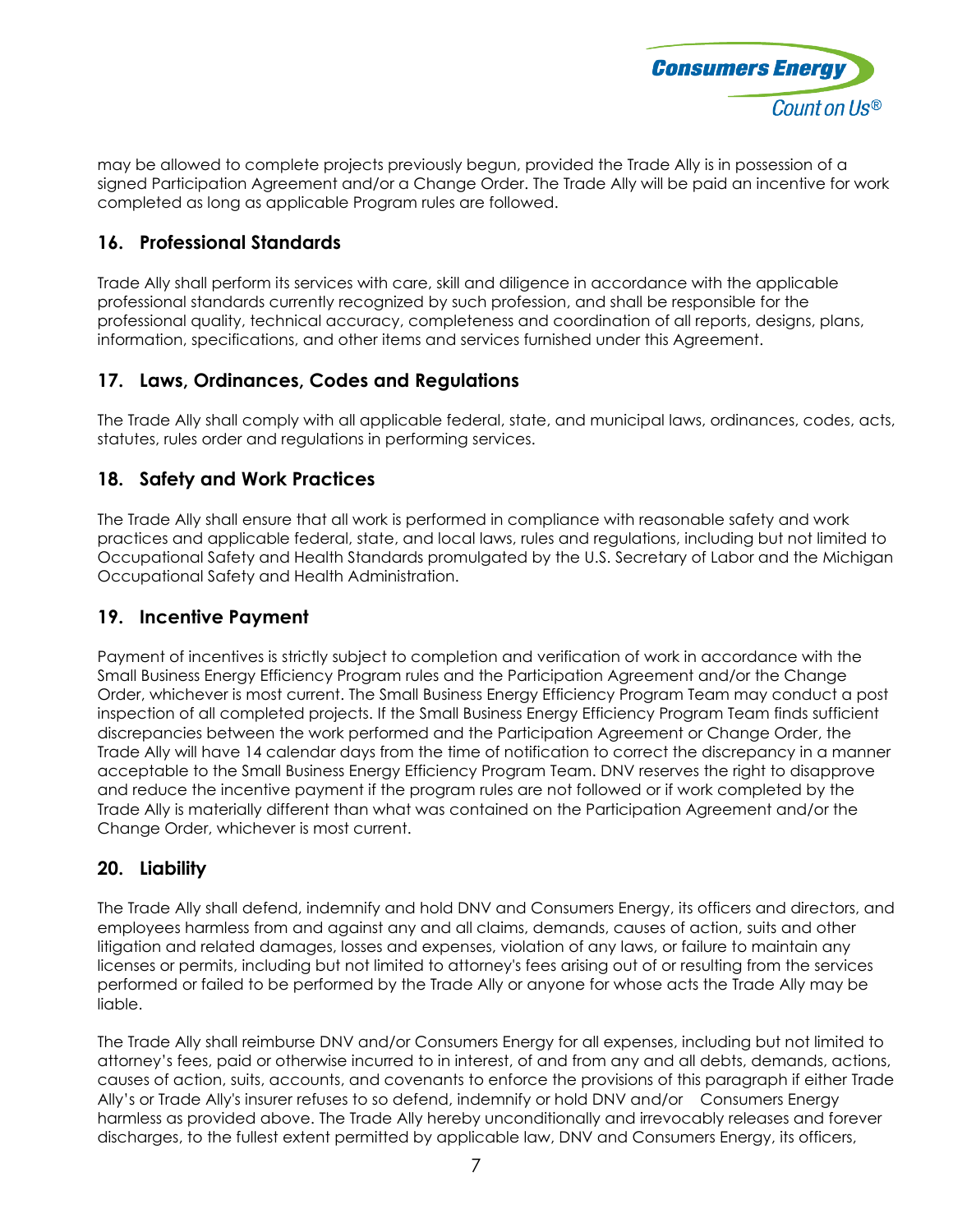

directors, employees, agents, representatives, assigns, affiliates, parents, subsidiaries, and successors, contracts, agreements, damages, and any and all claims, demands, and liabilities arising in relation to this Agreement or the work of the Trade Ally hereunder.

# **21. No Guarantee**

Neither DNV nor Consumers Energy has any obligation regarding and does not endorse or guarantee any claims, promises, work, or equipment made, performed, or furnished by any Trade Allies or equipment vendors that sell or install any energy efficiency measures.

#### **22. Customer Co-payment**

The Trade Ally shall disclose in writing to participating businesses any co-pay obligations. The Trade Ally is solely responsible for collecting payments that are not covered by the Small Business Energy Efficiency Program from the participating business. The Small Business Energy Efficiency Program has no obligation to compensate the Trade Ally for nonpayment by the participating business. The Trade Ally has the right not to perform the installation if the Trade Ally has concerns about the creditworthiness of the participating business.

The Trade Ally and the participating business may also establish their own mutually agreeable payment terms if the standard payment terms of the program (full payment upon completion of work) are not satisfactory. The Trade Ally may waive the customer co-pay. The Trade ally shall advise the customer that the co-pay exists on all Small Business Energy Efficiency Program forms, and that the Trade Ally is waiving this fee, if applicable.

In no case, may the Trade Ally charge the customer a co-payment that is more than the amount noted on the Payment Notification Form. Under no circumstances should a customer's co-payment be collected until the work is complete, has been verified, and DNV has approved the payment amount to be paid to the Trade Ally.

#### **23. Energy Assessments**

The Trade Ally shall perform no-cost energy assessments at participating customer facilities. This assessment does not in any way obligate the customer to participate in this or any other Consumers Energy program. At the conclusion of this assessment, the Trade Ally shall thoroughly explain to the customer the changes needed to make the customer's premises more energy efficient. In addition, the Trade Ally shall explain all phases of work that will be completed on the customer's premises.

# **24. Project Forms and Tracking**

DNV has developed the proposal generation software, a web-based tool for Trade Allies to use to develop proposals, print project forms, and track projects. Trade Allies are required to use the proposal generation software to create, expedite and streamline their projects. Trade Allies who do not use the proposal generation software may not participate in the program.

# **25. Standardized Pricing**

Standardized pricing of program measures will be used and will expedite the approval process. Standardized pricing does not have to be used to participate in the program; however, each project that does not use standardized pricing will be reviewed by the Small Business Energy Efficiency Program team prior to the issuing of a Participation Agreement. The proposal generation software will incorporate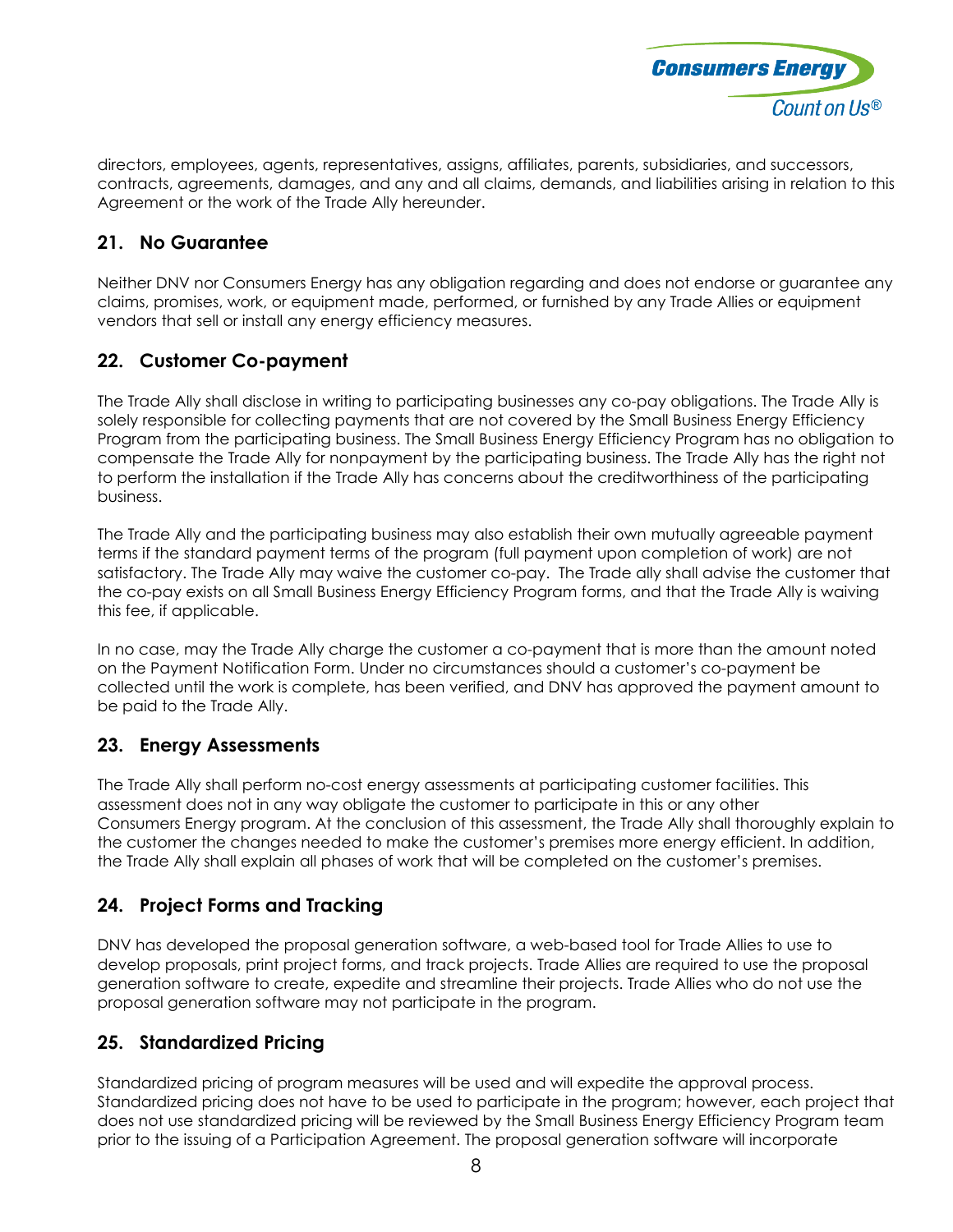

automatically the applicable standardized prices for each Participation Agreement.

# **26. Trade Ally Payment**

When the installation has been verified as completed according to the steps outlined in this Agreement, the Trade Ally will be paid the incentive directly by the Small Business Energy Efficiency Program. The Customer is responsible for paying the Trade Ally their portion of the project cost as stated in the Participation Agreement. Incentives are taxable and, if greater than \$600, will be reported to the IRS unless the Trade Ally's business is exempt or a corporation. The Small Business Energy Efficiency Program will report the Trade Ally incentive(s) as income to the Trade Ally on IRS Form 1099 unless the Trade Ally has indicated Corporation or exempt tax status on the Trade Ally Information portion of this Agreement. Trade Ally must provide the Small Business Energy Efficiency Program with its tax identification number (usually FEIN) on the Trade Ally information portion of this Agreement. Neither Consumers Energy nor DNV are responsible for any taxes that may be imposed on the Trade Ally's business as a result of the Trade Ally's receipt of incentives.

#### **27. Independent Trade Ally**

The Contracting Company is not a contractor, sub-contractor, or agent of DNV or Consumers Energy. The Trade Ally shall at all times be deemed to be an independent contractor. Nothing contained in this Agreement shall be construed as creating the relation of employer and employee, agent or joint venture among or between the Trade Ally and DNV and/or Consumers Energy.

### **28. Assignment**

The Trade Ally shall not assign, transfer or otherwise delegate this Agreement or any interest, or right or claim there under, nor subcontract any portion of the work to be performed, without the prior written consent of DNV subject to approval of Consumers Energy. For the avoidance of doubt, subcontracting includes hiring "contract employees," day or seasonal laborers who do not receive W-2 wages from the Trade Ally. We also require a list of all third-party sales team persons employed by the Trade Ally, to verify relationship, when they call with specific Trade Ally proposal questions.

#### **29. Damages**

The Trade Ally assumes responsibility for all damages to property and injury to persons (including death) for all claims arising under or in connection with this Agreement, including responsibility for the actions or omissions of its employees, contractors, subcontractors, and agents and for the claims of third parties resulting from such negligence.

#### **30. Equitable Relief**

The parties agree that irreparable damage would occur in the event that any of the provisions of this Agreement were not performed in accordance with their specific terms or were otherwise breached. Accordingly, it is agreed that the parties shall be entitled to an injunction or injunctions to prevent breaches of this Agreement and to enforce specifically the terms and provisions in any court of the United States or any state having jurisdiction, this being in addition to any other remedy to which they are entitled at law or in equity.

#### **31. Entire Agreement**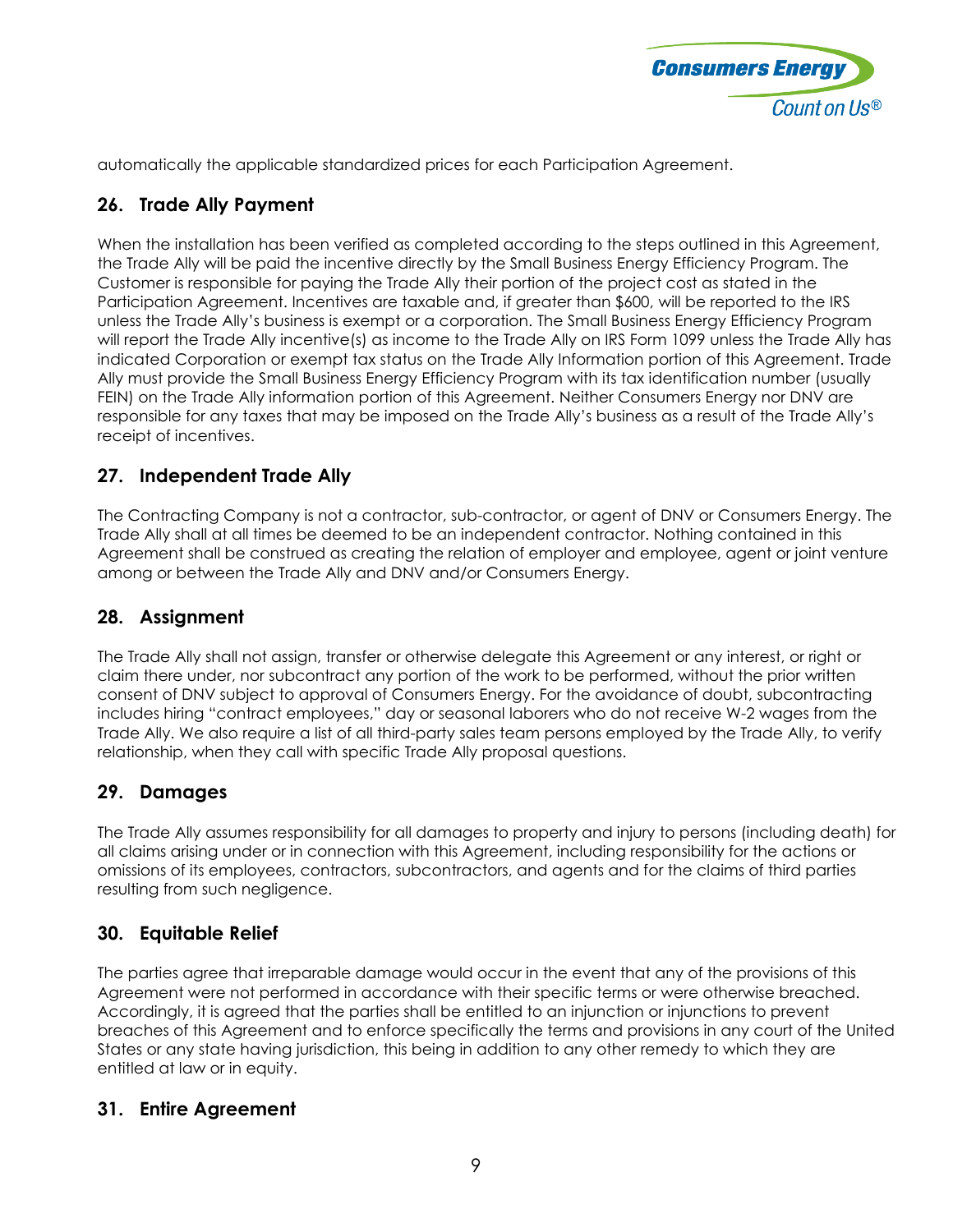

This Agreement and all project Participation Agreements and/or Change Orders issued contain the entire Agreement between the parties with respect to the matters covered. This Agreement cannot be modified except in writing signed by both Parties.

# **32. Severability**

If any term or provision of this Agreement shall be found by a court of competent jurisdiction to be illegal or otherwise unenforceable, that finding shall not invalidate the whole of this Agreement, but only such term or provision shall be deemed modified to the extent necessary in the court's opinion to render such term or provision enforceable, and the rights and obligations of the Parties shall be construed and enforced accordingly, preserving to the fullest permissible extent the intent and agreement of the parties set forth.

#### **33. Waiver**

The failure of any party to insist upon strict adherence to any term of this Agreement on any occasion shall not be considered a waiver or deprive that party of the right to insist upon strict adherence to that term or any other term of this Agreement. To be in force and enforceable, any waiver must be in writing and must be signed by both Parties.

# **34. Governing Law**

This Agreement shall be governed by and construed in accordance with the laws of the State of Michigan, exclusive of its conflict of law rules.

#### **35. Third Party Beneficiary**

It is the intent of both Parties hereto that Consumers Energy Company (sometimes referred to herein as "Consumers Energy") is the beneficiary of certain rights herein and are enforceable, including but not limited to Section 5, 8, 12, and 21, or any indemnification rights set forth in this Agreement.

#### **36. Contact Information**

Program or specific project inquiries should be directed to the Small Business Energy Efficiency Program as follows:

Phone: 1-877-607-0737 Fax: 1-877-607-0738 Email: [ConsumersEnergySmallBusinessSolutions@cmsenergy.com](mailto:ConsumersEnergySmallBusinessSolutions@cmsenergy.com)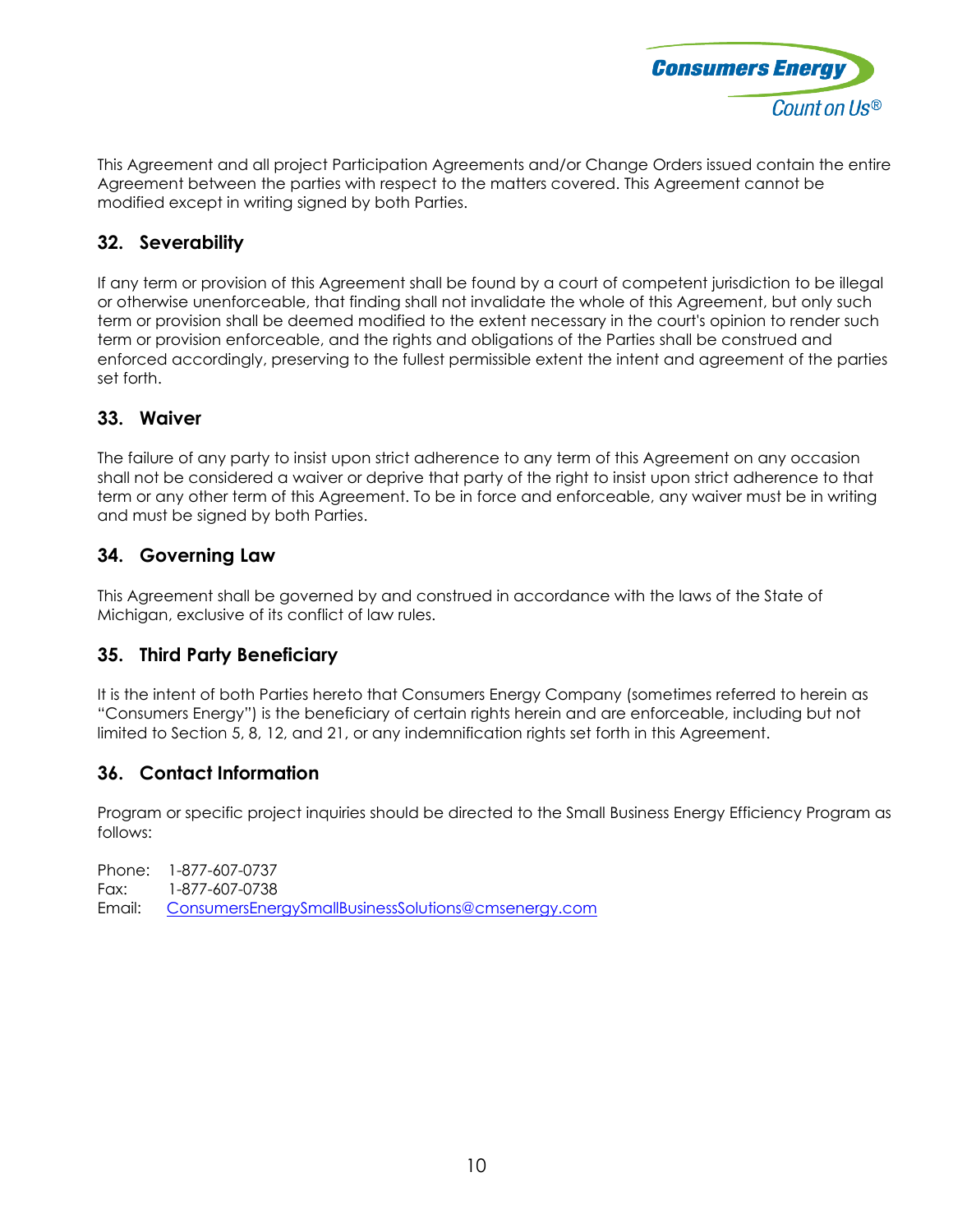

# **Trade Ally Application and Agreement**

| <b>Company Name:</b>                                                                                                                                                                                                                                                                                                                                                                                                  |                     |                                         |                                         |  |      |  |  |
|-----------------------------------------------------------------------------------------------------------------------------------------------------------------------------------------------------------------------------------------------------------------------------------------------------------------------------------------------------------------------------------------------------------------------|---------------------|-----------------------------------------|-----------------------------------------|--|------|--|--|
| <b>Primary Contact Name:</b>                                                                                                                                                                                                                                                                                                                                                                                          | Title:              |                                         |                                         |  |      |  |  |
| <b>Primary Contact Phone:</b>                                                                                                                                                                                                                                                                                                                                                                                         |                     | Email:                                  |                                         |  | Fax: |  |  |
| <b>Secondary Contact Name:</b>                                                                                                                                                                                                                                                                                                                                                                                        |                     | Title:                                  |                                         |  |      |  |  |
| <b>Secondary Contact Phone:</b>                                                                                                                                                                                                                                                                                                                                                                                       |                     | Email:                                  |                                         |  | Fax: |  |  |
| <b>Company Address:</b>                                                                                                                                                                                                                                                                                                                                                                                               |                     |                                         |                                         |  |      |  |  |
| <b>Address for Payments if Different:</b>                                                                                                                                                                                                                                                                                                                                                                             |                     |                                         |                                         |  |      |  |  |
| <b>Company Federal Tax ID (must provide W9):</b>                                                                                                                                                                                                                                                                                                                                                                      |                     |                                         |                                         |  |      |  |  |
| <b>Corporation:</b>                                                                                                                                                                                                                                                                                                                                                                                                   | <b>Partnership:</b> |                                         | <b>Limited Liability Company (LLC):</b> |  |      |  |  |
| Individual/Sole Proprietor:                                                                                                                                                                                                                                                                                                                                                                                           | Tax Exempt:         |                                         | Other:                                  |  |      |  |  |
| <b>Years in Business:</b>                                                                                                                                                                                                                                                                                                                                                                                             |                     | <b>Full-Time Employees in Michigan:</b> |                                         |  |      |  |  |
| Check all the services your firm provides:<br><b>Install Refrigeration Measures</b><br>Install Lighting Controls<br>Install HVAC Controls<br><b>Install Lighting Measures</b><br>Other <b>Communist Communist Communist Communist Communist Communist Communist Communist Communist Communist Communist Communist Communist Communist Communist Communist Communist Communist Communist Communist Communist Commu</b> |                     |                                         |                                         |  |      |  |  |
| List all applicable licenses below and submit a photocopy of each license/card to the Small Business<br>Energy Efficiency Program team, with this application. See Item 5, page 4 for information regarding<br>required license(s).                                                                                                                                                                                   |                     |                                         |                                         |  |      |  |  |
|                                                                                                                                                                                                                                                                                                                                                                                                                       |                     |                                         |                                         |  |      |  |  |
| Number of energy efficiency projects your firm has installed over the last four years:<br>2018:<br><u>and the company of the company of the company of the company of the company of the company of the company of the company of the company of the company of the company of the company of the company of the company of the com</u><br>2019:<br>2020:<br>2021:                                                    |                     |                                         |                                         |  |      |  |  |